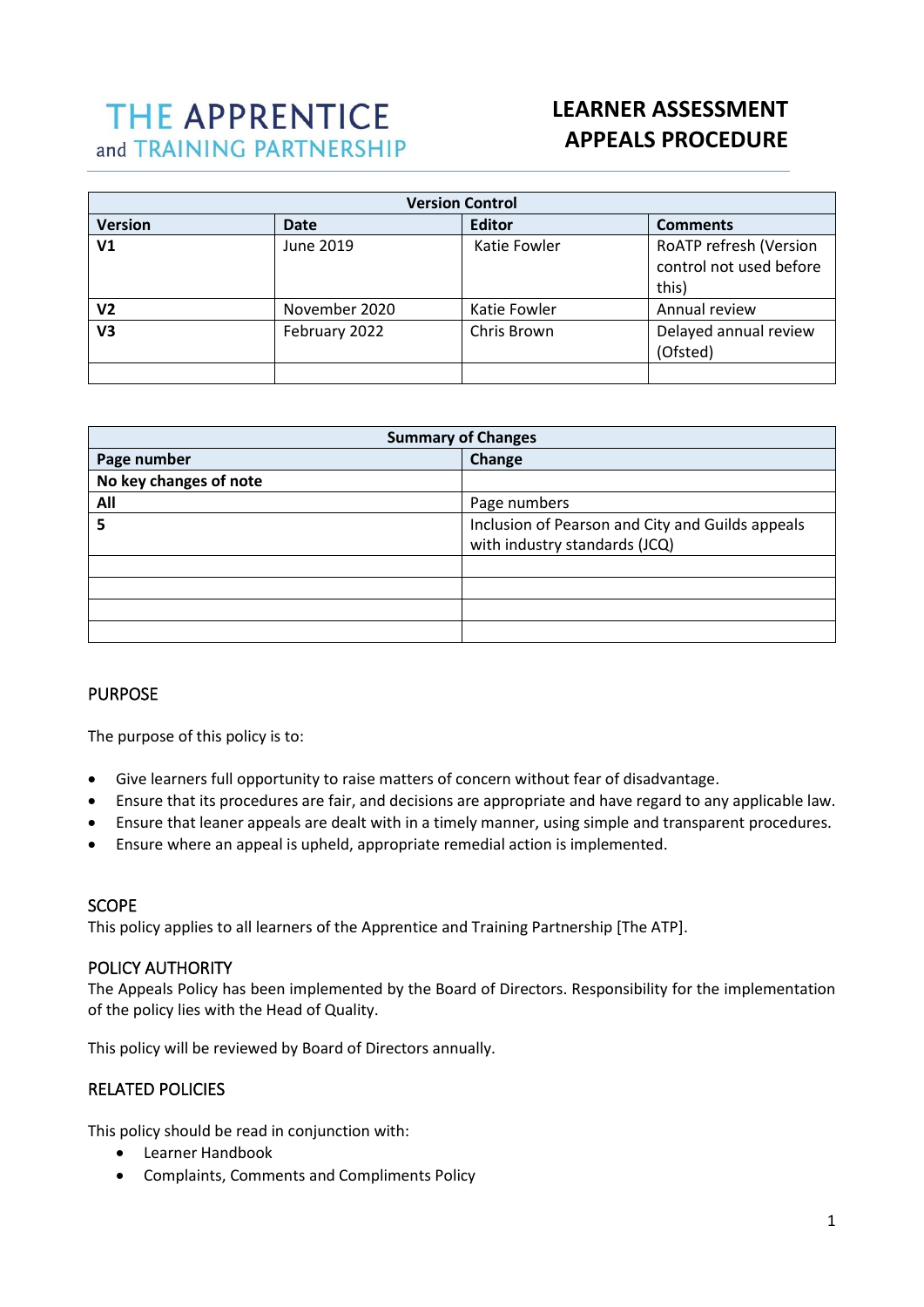# IMPLEMENTATION

There are two parts to this procedure.

- 1. Internal assessment
- 2. External assessment/examination

# **1. Internal assessment**

The following sets out the appeals procedure for The Apprentice and Training Partnership ("The ATP"). This procedure sets out the process for raising appeals against an assessment decision that has been made by ATP trainers/assessors for any NVQ/BTEC or internal assessed qualifications. Should a learner feel that proper process has not been followed or that the academic decision was not made in accordance with the regulations of the programme of learning then they may appeal against the assessment decision using the procedure set out below.

# **Appeals Procedure**

# **Stage 1 ("on-the-spot" solutions)**

- If you are still completing your course you must first contact your trainer or mentor (who made the assessment decision) who will ensure that your concerns are dealt with fairly and quickly.
- If you have already completed your qualification and are unhappy with any aspect of The ATP service or have a complaint, please follow the complaints procedure. A copy of this can be found on The ATP website.
- You should raise your concerns within 7 days of the assessment decision in question. Your trainer will fully investigate your concerns and address them accordingly.
- If your appeal would be inappropriate to discuss with the mentor or trainer you may begin with Stage 2.

# **Stage 2**

- Contact your IQA with your assessment appeal, **in writing.**
- This can be done via email or, preferably, via OneFile.
- Your IQA will investigate the assessment and your appeal and come back to you within 7 days of raising the appeal with a decision.

#### **Stage 3**

- If you are not satisfied with the outcome of Stage 2 you will need to raise your concern with the Lead IQA by sending a message on OneFile or by emailing iga@theatp.co.uk.
- You are likely at this stage to be requested to substantiate your assessment appeal with written factual evidence and/or signed statements from witnesses. This will assist in reaching a speedy conclusion to the assessment appeal.
- The administrative department will monitor the progress of the appeal until the issue has been resolved. A response to your appeal will be sent to you within 28 days.
- The investigator will also review any systems, and assessment processes relevant at the appeal, to identify and recommend changes that would prevent a recurrence of similar appeals (preventative action). These recommendations will be included in the company Quality Improvement Plan (Quip) and actions implemented accordingly.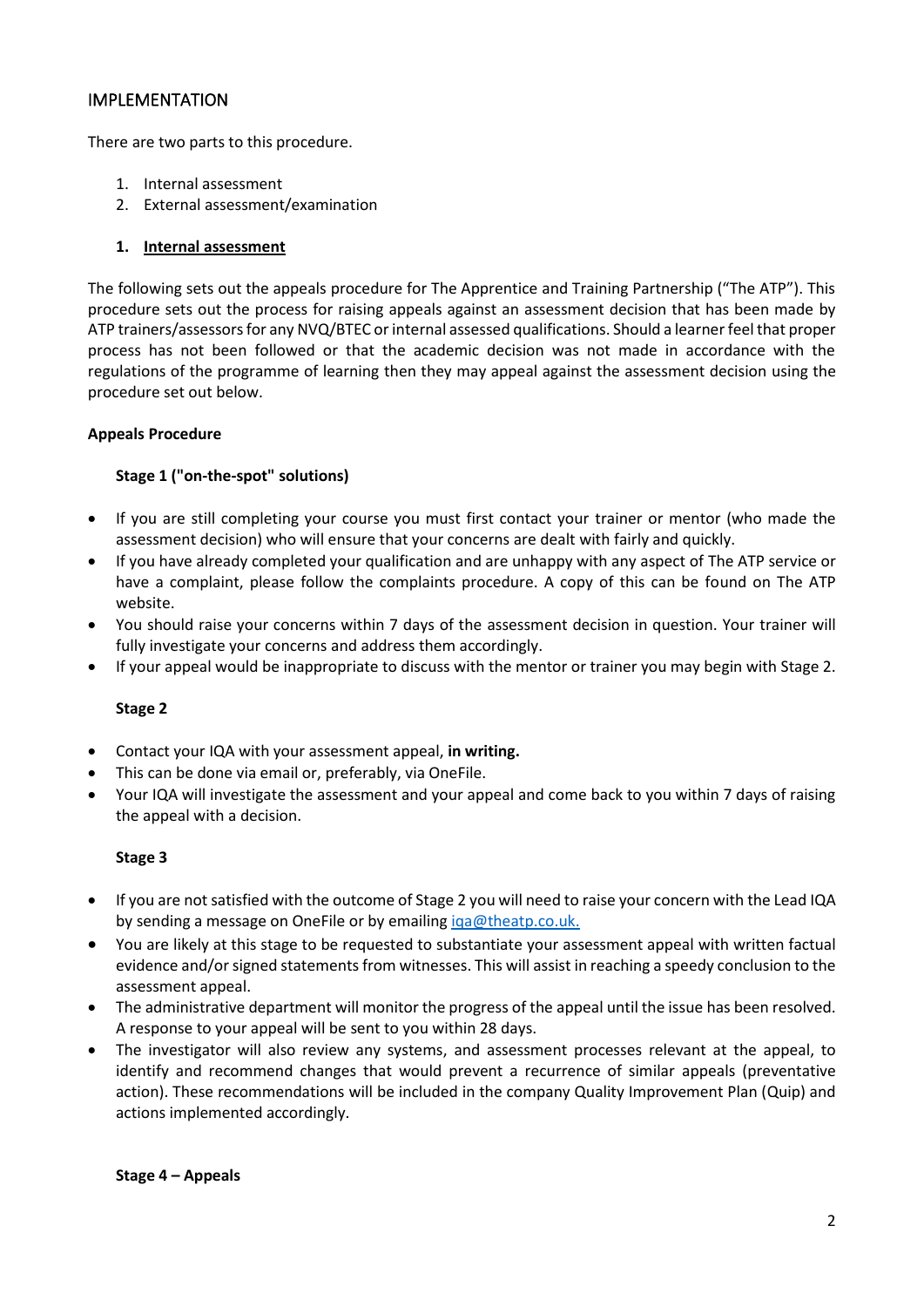- The learner may appeal against a decision if they regard the assessment appeal as still unresolved.
- The complainant should appeal in writing to the awarding body, following the awarding body appeal procedures. You can request a copy of your awarding body and their policy by emailing iqa@theatp.co.uk.

If the learner is unsatisfied with the ATP's decision or handling of an appeal:

- They can write to the North West Education & Skills Funding Agency
- They can write to Ofqual
- They can follow the ATP Complaints procedure located on the ATP website or request via email iqa@theatp.co.uk

If a learner is still unsatisfied with the final decision made by the awarding body, they can escalate their complaint or make an appeal to Ofqual, the qualifications regulator whose decision is final.

These processes should only be followed all stages of The ATP appeals processes has been exhausted.

If you require an electronic copy of the complaint/appeals form, or require the document in alternative formats such as braille/large print, please emai[l iqa@theatp.co.uk](mailto:iqa@theatp.co.uk). Alternatively, please complete your hard copy and post to the following address:

Assessment appeal analysis reports are prepared regularly to review trends by cause, site, ethnicity, and disability. These reports are submitted to the Board.

The Apprentice & Training Partnership Customer Services Universal Square Devonshire Street North Manchester M12 6JH

# **2. External Assessment**

This must be read in conjunction with the policies from the Awarding Body accrediting the assessment/examination. *These can be found on the Resources section on OneFile.*

#### **Under what circumstances can you appeal?**

- If you believe that the awarding body did not apply procedures properly, fairly, or consistently in relation to the assessment decision
- If you disagree with the awarding body decision on the allocation of reasonable adjustments or special consideration
- If you disagree with the action taken against them following an investigation into malpractice.
- If you believe there were errors with the question paper that impacted the result.

**Please note you will not be able to appeal if the only grounds are that you are unhappy or disappointed with the result.** 

**You will need to discuss the reasons for the appeal with your trainer who will be able to support with the grounds for appeal.**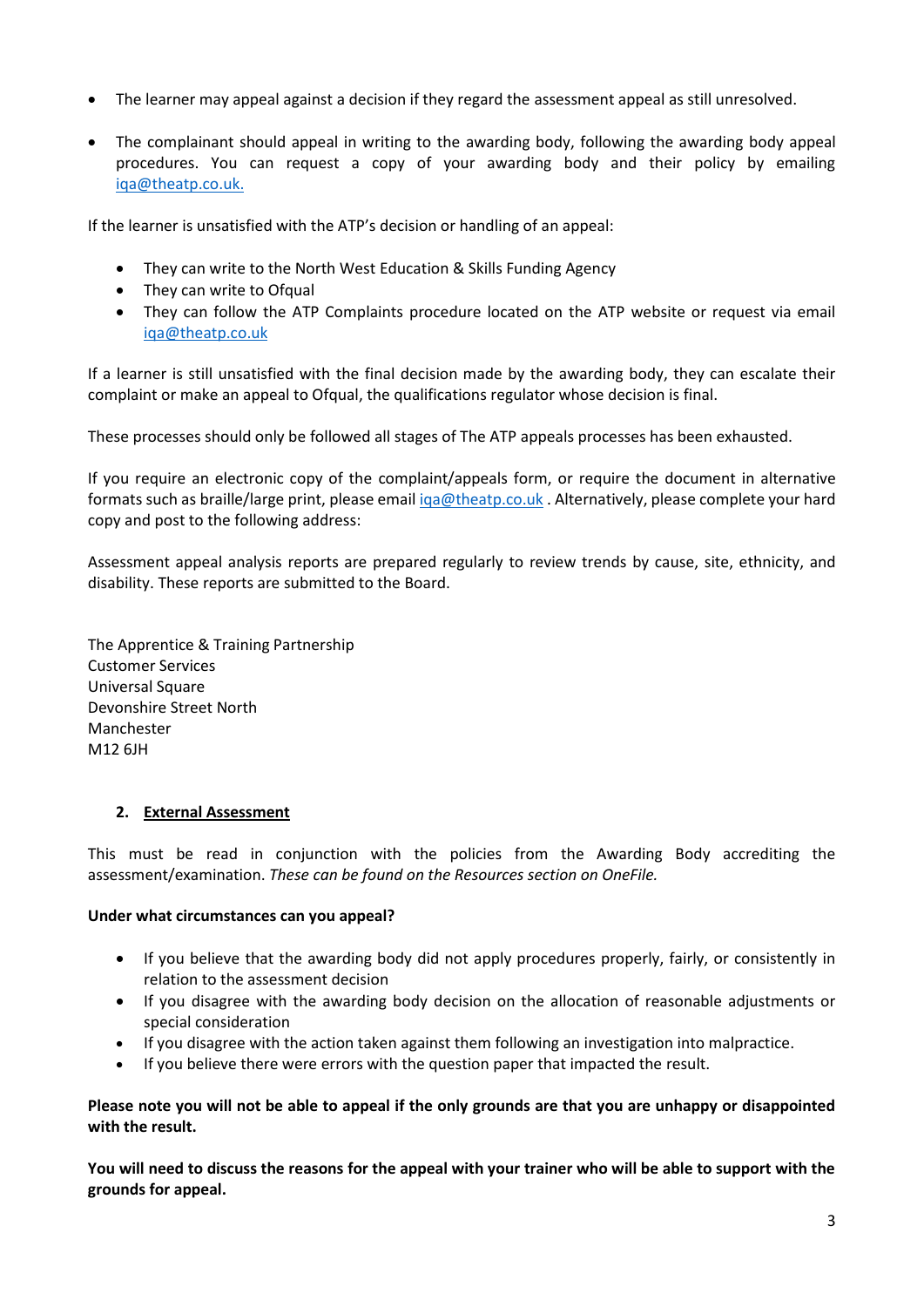If you are requesting for your mark to be reviewed due to sickness or other extenuating circumstances that took place at the time of the examination, we will consult the awarding body's policies for, reasonable adjustments and special considerations.

You can request a re-mark on failed written exams or where a distinction grade was narrowly missed. Remark requests will not be accepted for any multiple-choice examinations as these are marked electronically.

# **If you would like The ATP to act on your behalf, please provide written permission for us to do so.**

**Please note, there may be fees that the awarding body applies to assessment/ examination appeals. Please ask your trainer for more information, or you will be able to find the information in the resources section on OneFile in the awarding body policies and procedures.** 

# **For BCS assessments/examinations:**

You must submit notice of an appeal within 20 working days of the assessment/examination result being released. Any appeals received after this date will be reviewed on a case by case basis and may be allowed to proceed if there are extenuating circumstances as to why the appeal was not submitted within the required timeframe. Your trainer at The Apprentice & Training Partnership will be able to support you on how to complete this. The BCS Learner Appeals procedures are stored on OneFile in the resources section for your reference.



For all BCS appeals you will need to fill in the learner appeals form attached. Please see the BCS Learner Appeals Policy above for information on the appeals form.

All appeals must be submitted in writing to **customerservices@bcs.uk** within 20 days of the examination result date.

#### **How long will it take?**

BCS will acknowledge receipt of the appeal within 2 working days. Once the appeal fee has been received, details will be directed to the relevant team for an investigation to take place.

BCS will acknowledge receipt of the appeal within 2 working days, letting you know who will be investigating the appeal. The appeal will be investigated by someone who has no personal interest or involvement in the matter of the appeal.

BCS will aim to provide you directly with the outcome of the appeal within 20 working days. Please note that in some cases the review processes may take longer, for example, if a training provider visit is required. If this is the case, BCS will contact you to let you know and provide the likely revised timescales.

#### **Decision**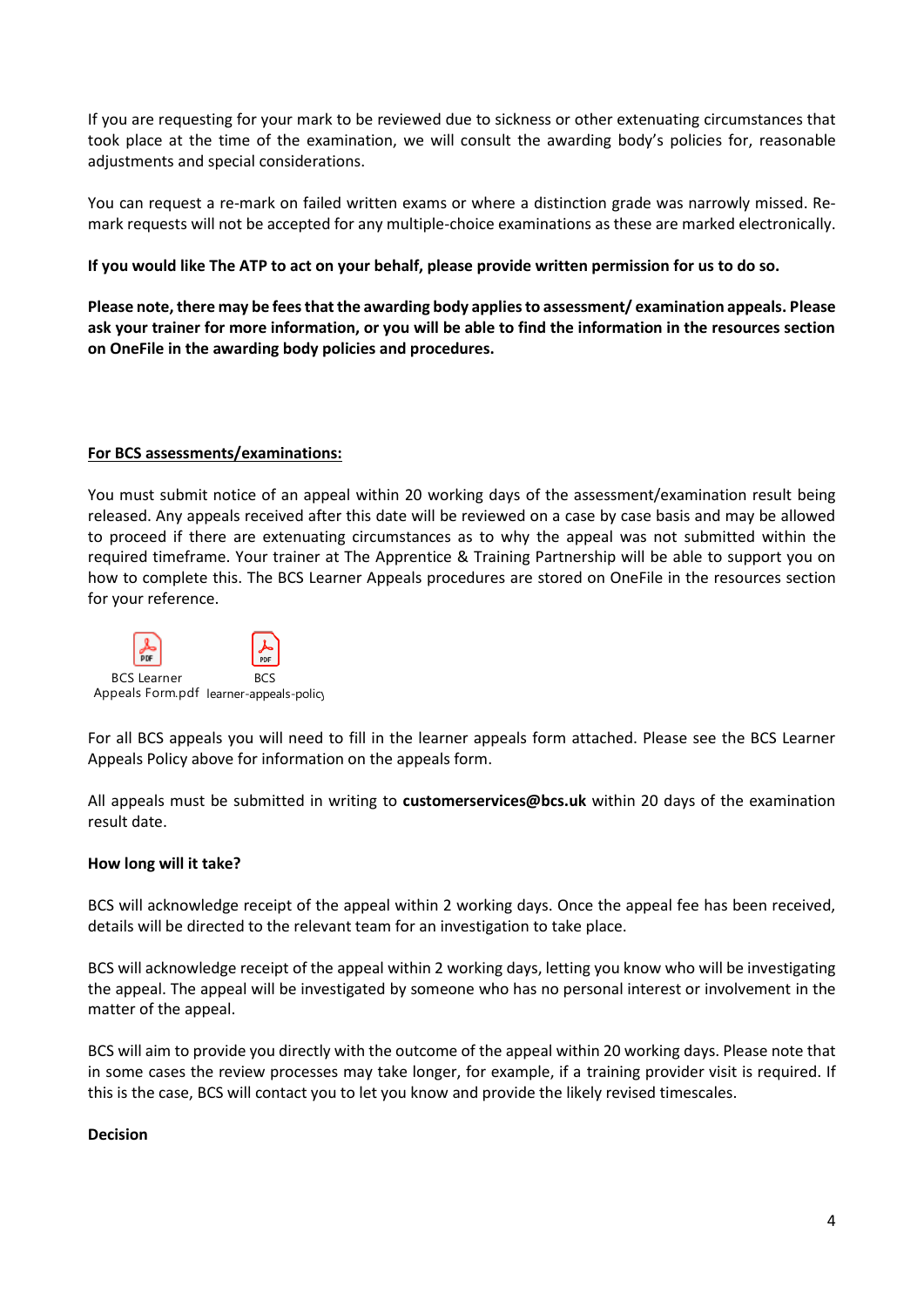The outcomes of any appeal against a decision may be either to uphold the appeal or to reject it. If BCS do not believe there is a valid case for the appeal you will be given the reasons for the decision. BCS will inform you of the decision in writing.

# **Independent Review**

If you do not agree with the decision, then you have the right to a final independent review, this must be made within 15 working days of the decision.

This will be carried out by someone who is not a BCS employee. The independent reviewer will also be someone with the relevant competence to decide in relation to the appeal.

The Independent Reviewer may involve a further discussion with relevant parties involved in the appeal. The Independent Reviewer's decision is final in relation to how BCS will consider such appeals and we will let you know the outcome of the review within 20 working days of receipt of the independent review request.

If you are still unhappy with the outcome, then you are entitled to raise this directly with the relevant regulator (this applies to regulated qualifications only)

# **Pearson and City and Guilds assessments / Examinations:**

Procedural and administrative checks may take place before or after results have been issued when they are prompted by a centre's own quality assurance processes. For example, a centre may conduct quality assurance checks should a student query the information shared in paragraph 3.3 and retain these records for use after results have been issued. The evidence for the review described in paragraphs 5.18 and 5.19 must be available at any point from when grades are submitted. If a centre has completed checks in advance, it does not need to repeat the checks after results day as long as the issue raised by the student has been addressed by the checks carried out previously and the records are available and provided to the awarding organisation in the event of an appeal to the awarding organisation.

In cases where a student raises an issue that hasn't been considered in checks that were conducted in advance of results day, then this new issue will need to be considered for the centre review to be completed.

#### **Who can request a review and when?**

Any student, including a Private Candidate, may submit a request for a centre review on the grounds that the centre has:

- failed to follow its procedures properly or consistently in arriving at that result or
- made an administrative error in relation to the result.

Requests for appeals on the grounds of academic judgement (unreasonableness) will only be considered by awarding organisations (at Stage Two) and not by centres. In these cases, an initial centre review must still be completed to ensure that the centre has not made any procedural or administrative errors. The centre should not review its academic judgements during the centre review stage.

To decide whether to request a review, students will need access to certain information before results day, or on results day, if it has not already been made available to them. This must include:

a. the centre policy

b. the sources of evidence used to determine the student's grade, along with the marks/grades associated with them

c. details of any variations in evidence used based on disruption to what that student was taught

d. details of any special circumstances that have been considered in determining their grade, e.g. access arrangements/reasonable adjustments or mitigating circumstances such as illness.